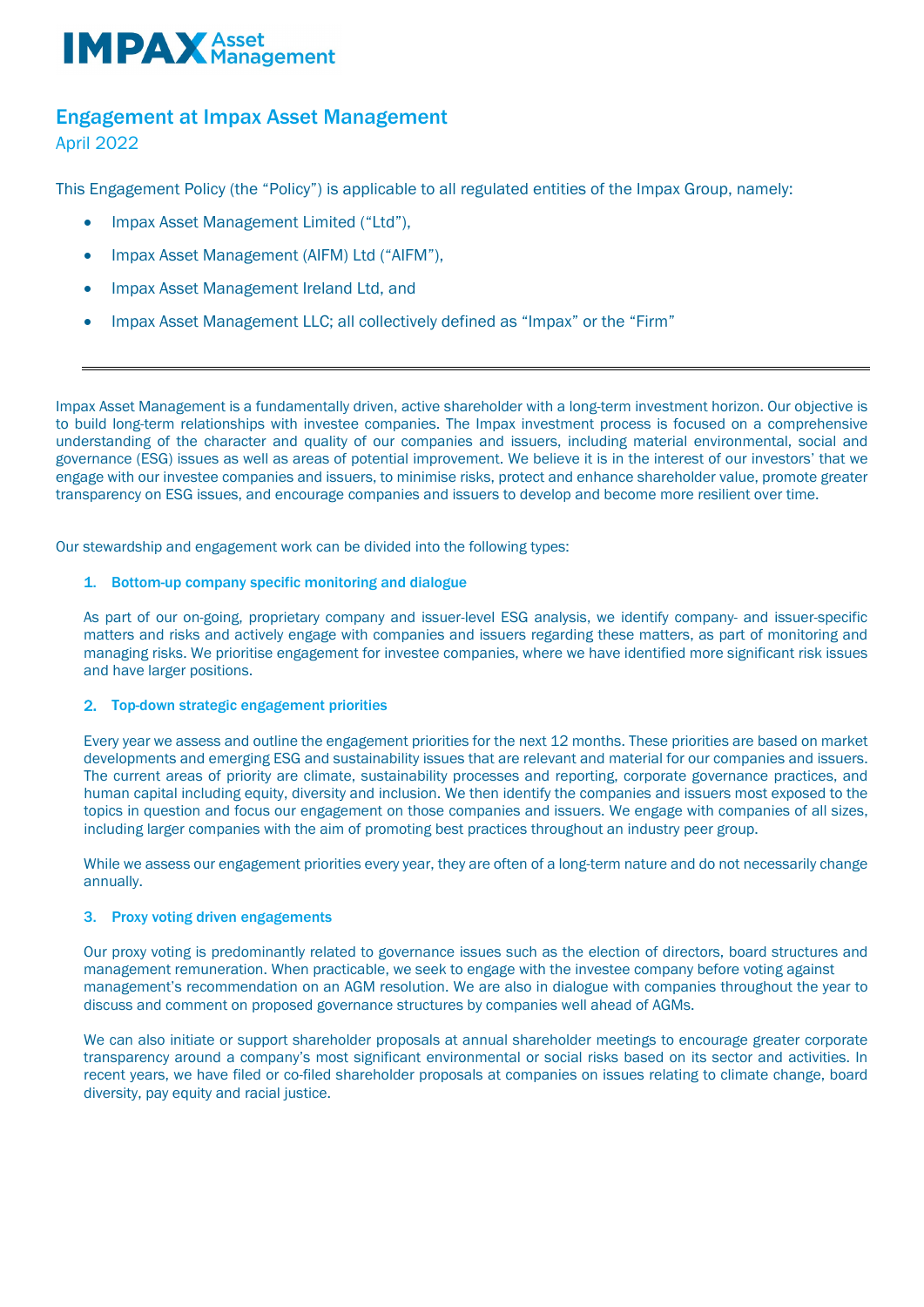# **IMPAX** Asset aaement

#### ENGAGEMENT AS PART OF THE INVESTMENT PROCESS

ESG-analysis and engagement are fully integrated in our investment process. Engagement is used both to mitigate risk and to enhance value and investment opportunities. The investment team is involved in monitoring our companies and issuers and we have policies in place on how to escalate issues, if and when concerns arise.

Engagement allows us to:

f

- Manage risks by proactively identifying and mitigating issues
- Enhance company analysis; how companies respond to engagement is informative of their character
- Strengthen investee companies over time; improving quality, processes, transparency and resilience

Engagements are conducted by the Impax investment team, as part of our regular meetings with company management teams, or through additional conference calls, meetings, email exchanges or as part of joint communications with the investment community. We regularly collaborate with other investors and partners on engagements, with or without a lead or coordination from responsible investment organisations. Collaborative engagements are conducted across a number of ESG issues and specific sectors and companies. Collaborative engagements can be prioritised where outreach may particularly benefit from a larger group of shareholder involvement or in cases where an issue is being escalated. Impax will not participate in collaborative engagements that could be interpreted as investors acting in concert.

The Impax Investment Committee meetings have a standing agenda item "ESG and Engagement", to continuously inform and discuss engagement issues across the investment teams.

We maintain an engagement database where the engagement issues, actions, timings, outcomes and current status are detailed. We review the database regularly and diarise engagement follow-ups for unresolved issues and next steps.

In cases where engagements are not progressing as anticipated, we will utilise our escalation processes, which include seeking meetings with alternative contacts at investee companies, including board directors, seeking engagement together with other shareholders and filing or co-filing shareholder resolutions.

#### TOP-DOWN STRATEGIC ENGAGEMENT PRIORITIES FOR 2022:

- Climate
	- o Processes, management and transparency of climate risks (transition and physical) o Focus on physical climate risks, including water stress, as part of our TCFD commitn
	- Focus on physical climate risks, including water stress, as part of our TCFD commitment
	- o Special attention to disclosure of geo-location data of companies' assets and facilities
- **ESG Sustainability processes and reporting** 
	- o Encouraging development of material sustainability processes and disclosures
	- o Focus on smaller and emerging market companies
- Global governance best practices
	- o Governance structures
		- o Focus on Asian governance
- Human Capital, including Equity, Diversity & Inclusion
	- o Diversity (inclusive of gender, race & ethnicity) of senior management teams, boards and workforce
	- Encouraging policies, processes and programs that create pathways for diverse talent to advance and support an inclusive workplace
	- o Progressive paid family leave and flexible work policies aid in talent recruitment and retention
	- o Human capital management in the context of extreme labour constraints, following from the Covid-19 pandemic

The thematic engagement areas for 2022 are Biodiversity, improved disclosures relating to corporate supply chains and related geo-locations, and Ethics of algorithms and AI.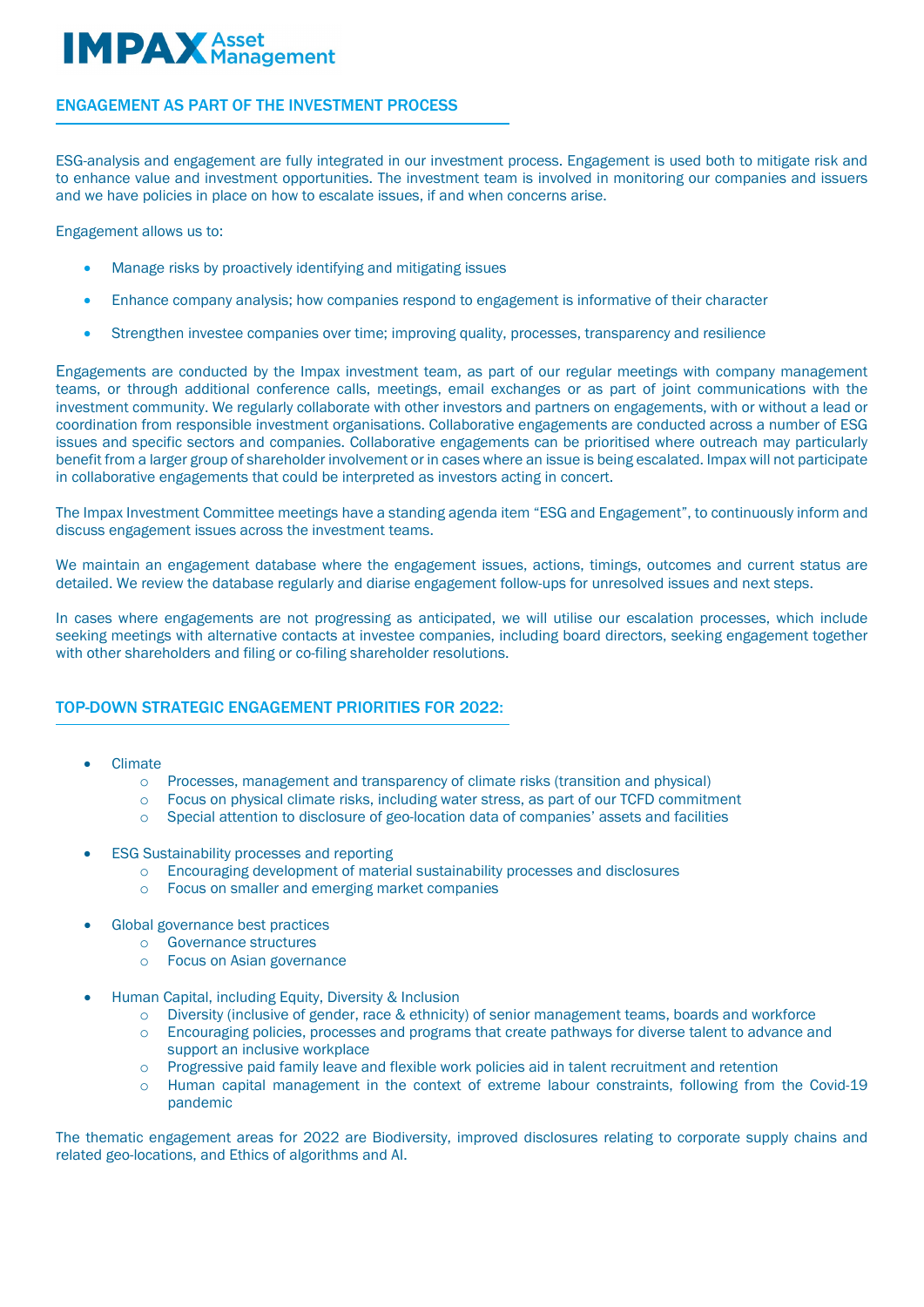### **IMPAX** Asset aaement

#### COMMUNICATING OUR ENGAGEMENT WORK

We have disclosed a detailed Stewardship Statement on our website, describing our approach to engagement, proxy voting, managing conflicts of interest and communicating our Stewardship: <https://impaxam.com/investment-philosophy/environmental-social-and-governance-risk-management/>

We also publicly report on our engagement and proxy voting outcomes: https://impaxam.com/investment-philosophy/engagement/

#### IMPAX MEMBERSHIPS:

Ī

- Asian Corporate Governance Association (ACGA): An independent organisation dedicated to working with investors, companies and regulators in the implementation of effective corporate governance practices throughout Asia.
- The Carbon Disclosure Project (CDP): An independent organisation holding the largest database of corporate climate change information in the world.
- Ceres: An organization working with investors and companies to build sustainability leadership and drive solutions throughout the economy. Ceres addresses topics climate change, water scarcity and pollution, and human rights abuses.
- Climate Financial Risk Forum (CFRF): Industry organisation Convened by the FCA and Bank of England/PRA to share best practice on climate risk.
- Coalition for Climate Resilient Investment (CCRI): A private sector-led organization developing tools, solutions and financial instruments to support integration of physical climate risks in investment decision-making.
- Confederation of British Industry (CBI): A membership organization for over 190,000 UK businesses.
- Council of Institutional Investors (CII): Promoting strong governance and shareholder rights standards at public companies.
- Energy Transitions Commission (ETC): Energy transition focused think tank with membership from industry and NGOs.
- FAIRR: Initiative promoting more sustainable farming and food production practices.
- Finance to Accelerate the Sustainable Transition-Infrastructure (FAST-Infra): Aims to develop a consistent labelling system for sustainable infrastructure investment.
- Financing a Just Transition Alliance (FJTA): Aims to translate commitment to a just transition across the financial sector into real world impact in terms of ensuring workers and communities are not left behind.
- Glasgow Financial Alliance for Net Zero (GFANZ): Unites net-zero financial sector-specific alliances from across the globe into one industry-wide strategic alliance.
- **Global Impact Investing Network (GIIN):** The largest global community of impact investors (asset owners and asset managers) and service providers engaged in impact investing.
- **Institutional Investors Group on Climate Change (IIGCC):** A forum for collaboration on climate change for European investors.
- Interfaith Centre on Corporate Responsibility (ICCR): Network of shareholders engaging companies on ESG issues.
- Investor Environmental Health Network (IEHN): Conducts analysis and investor engagements on environmental topics.
- Investor Network on Climate Risk (INCR): Partners with investors worldwide to advance investment opportunities and reduce material risks posed by sustainability challenges such as global climate change and water scarcity.
- Natural Capital Investment Alliance (NCIA): A central hub for global corporations and financial institutions seeking to scale-up their investments into Natural Capital, in support of biodiversity restoration.
- Net Zero Asset Managers Initiative (NZAM): An international group of asset managers committed to supporting the goal of net zero greenhouse gas emissions by 2050 or sooner, in line with global efforts to limit warming to 1.5°C.
- Northeast Investors Diversity Initiative: An organization working to achieve greater board diversity among companies headquartered in the US Northeast through collaborative engagements with institutional investors.